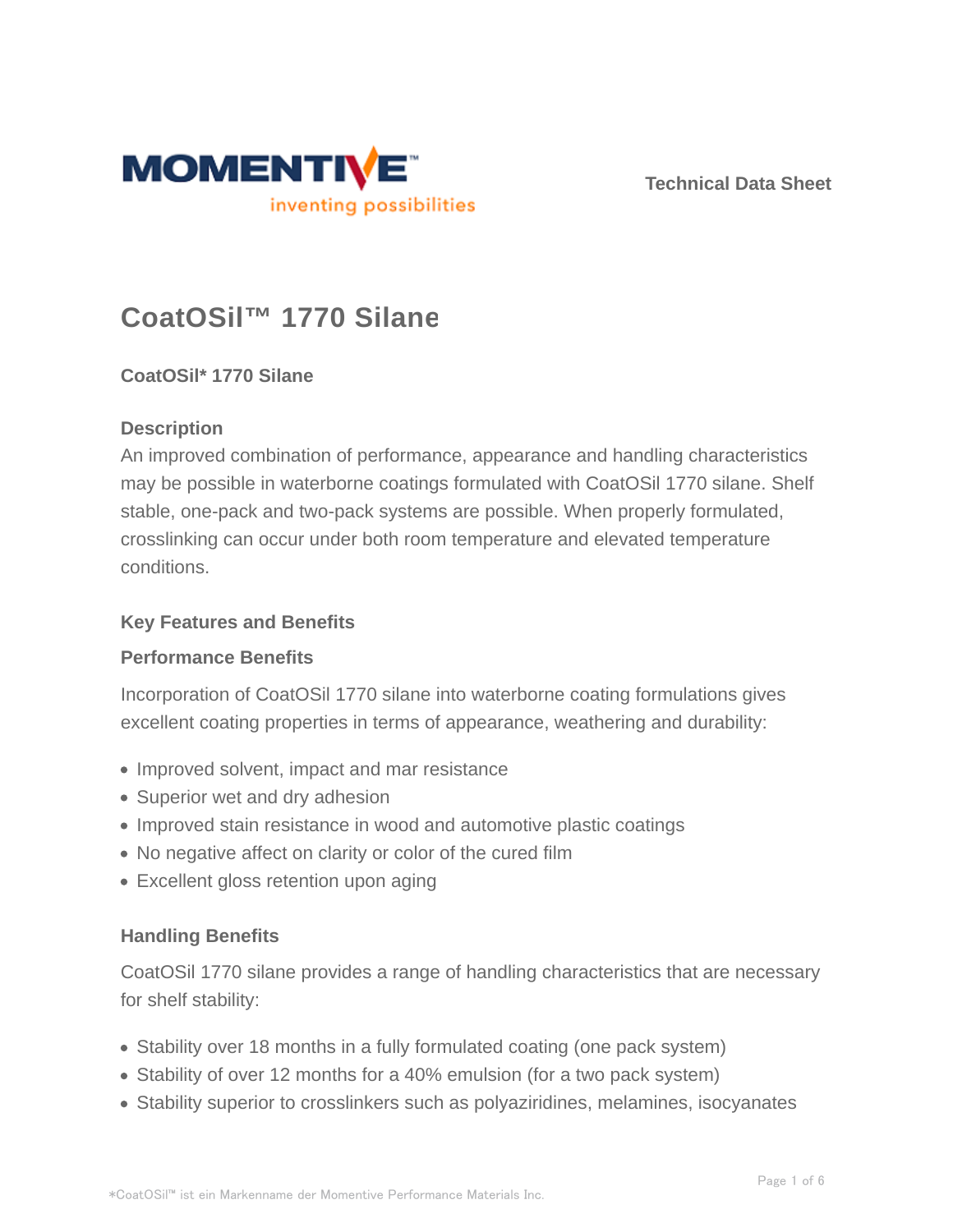Shelf stability of a one pack system will be reduced by increased (>5% on resin solids) addition levels of CoatOSil 1770 silane, or by pH outside the range of 6-8.5. Please contact your Momentive Performance Materialsrepresentative for answers to any questions you have regarding shelf stability.

## **Typical Physical Properties**

(Not to be used for specification purposes)

| <b>Physical Form</b>                                            | Clear liquid |
|-----------------------------------------------------------------|--------------|
| Color                                                           | Clear, pale  |
| <b>Percent Active Material</b>                                  | 100          |
| Specific Gravity, 25/25°C                                       | 1.00         |
| Boiling Point (°C at 760mm Hg)                                  | > 300        |
| Molecular Weight, g/mole                                        | 288.46       |
| Flash Point, Pensky-Martens Closed Cup <sup>(1)</sup> , °C (°F) | 74 (165)     |
|                                                                 |              |

(1) ASTM Method D93

#### **Chemical Structure**

(CH<sub>3</sub>CH<sub>2</sub>O)<sub>3</sub>SiCH<sub>2</sub>CH<sub>2</sub>

B-(3,4-epoxycyclohexyl) ethyltriethoxysilane

**CoatOSil 1770 Silane** 

#### **Processing Recommendations**

Formulation and Addition - CoatOSil 1770 silane is easily dispersed or emulsified in a coating formulation, providing stability in the formulated coating of over 12 months. This silane compound can be added by two methods:

Direct Addition of the Silane - In many coating formulations, adequate quantities of surfactant or co-solvent are present to stabilize the dispersion of neat CoatOSil 1770 silane. Moderate shear is recommended for dispersion.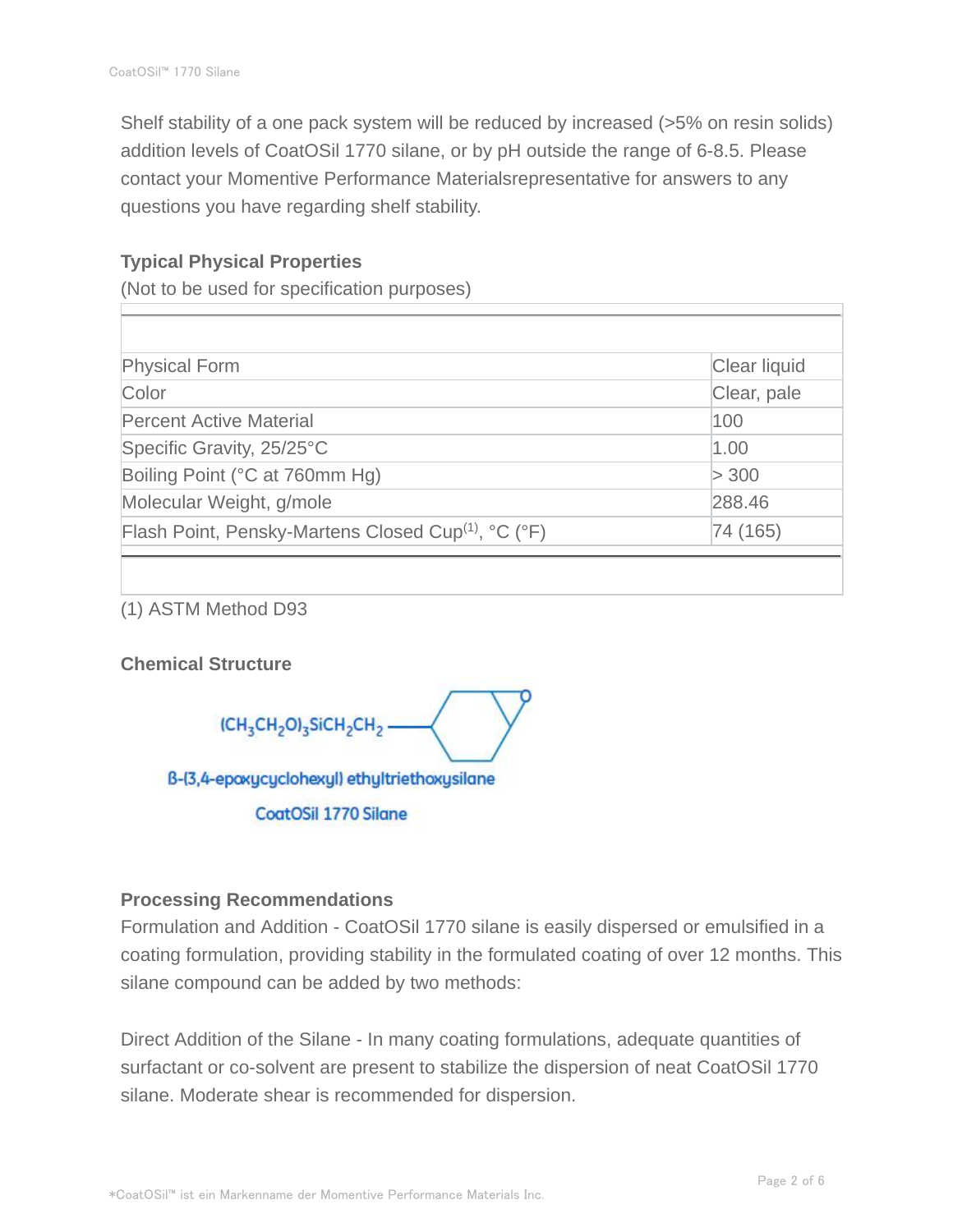Addition of a Silane Emulsion - It is possible to introduce a 40% emulsion of the CoatOSil 1770 silane into the coating formulation at the time of use (two pack system) or during formulation (one pack system). Light to moderate shear will uniformly mix the silane emulsion.

Recommended Use Levels and Applications - Silane addition level, and the acid number of the polymer emulsion, will determine the level of performance. Typical range of addition of CoatOSil 1770 silane will be 0.5-5% of total resin solids.

CoatOSil 1770 silane provides value and performance in a wide range of coating end uses, particularly those with high performance and durability demands such as product finishes, wood coatings, and coatings for exterior use. Additional levels as a percent of resin solids in the formulation are as follow.

| Wood Coatings (kitchen cabinets, institutional furniture), % |     |
|--------------------------------------------------------------|-----|
| Wood Coatings (floors), %                                    |     |
| Masonry Coatings, %                                          |     |
| Metal Coatings for Exterior Uses, %                          |     |
| Glass Coatings, %                                            | 1.5 |
| Exterior Architectural Coatings, %                           | 1.2 |
| Interior Architectural Coatings, %                           | 0.5 |
| Coatings for leather, vinyl and plastics                     | 2.0 |

Best results are obtained when CoatOSil 1770 silane is formulated with a waterborne resin with an acid number in the range of 15 to 70. Higher acid number values and silane addition levels are suggested where the highest levels of performance and durability are required.

Momentive Performance Materials recommends that you optimize use level to get the balance of performance and cost which best matches the needs of your customer's end use.

Chemistry of Crosslinking - The mechanism of crosslinking involves the epoxysilane's dual chemical functionality. The epoxy portion of the molecule is reactive with the matrix resin and the alkoxysilane portion crosslinks after hydrolysis by condensation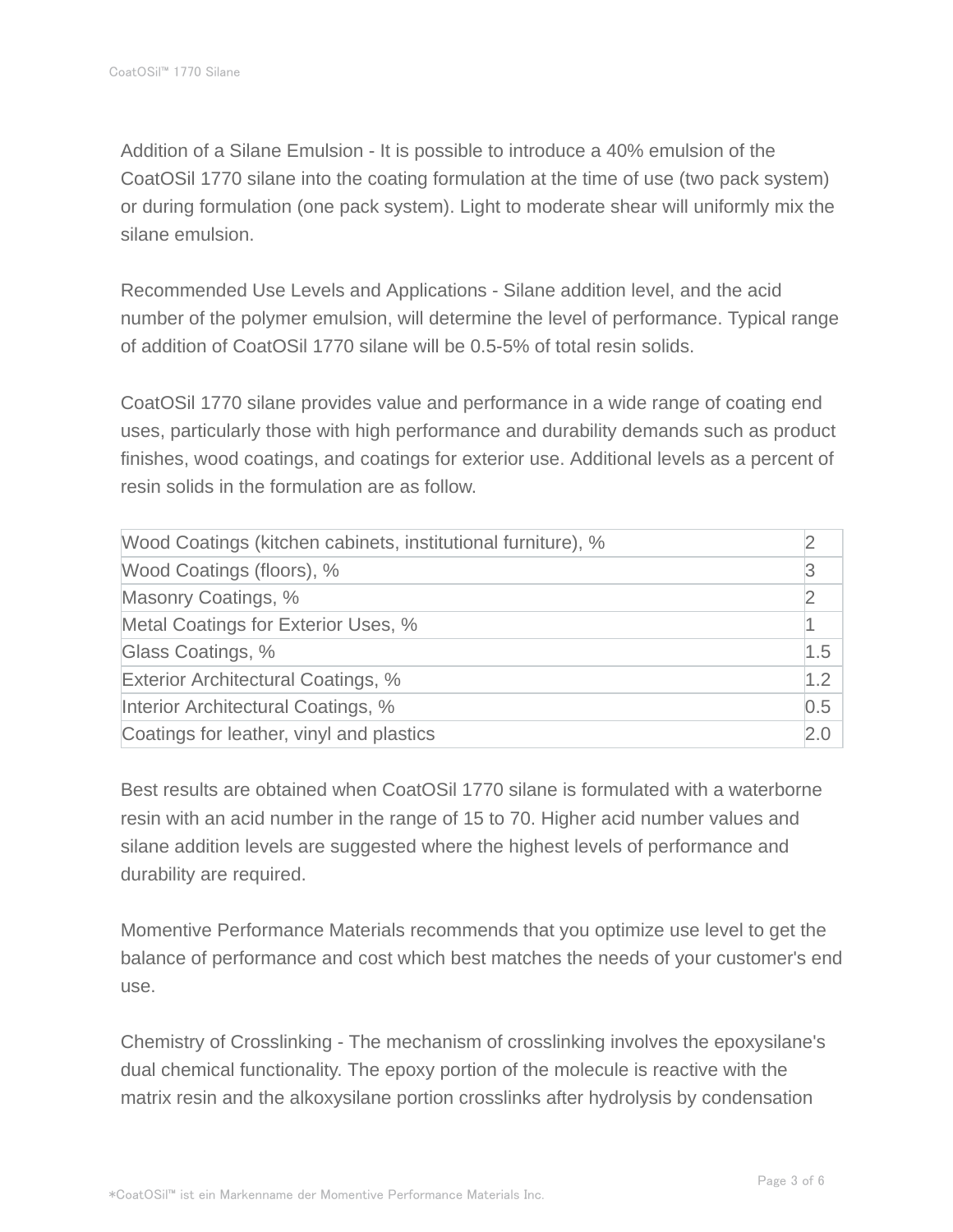forming siloxane bonds. The alkoxysilane also can react with surfaces to improve wet adhesion of the coating, or with fillers to improve pigment binding.

#### **Patent Status**

The use of and compositions containing CoatOSil 1770 silane and related compounds are described and claimed in U.S. Patent No. 5,714,532 and pending patent applications.

Standard copy to come

**Product Safety, Handling and Storage** Standard copy to come

**Limitations** Standard copy to come

#### **Contact Information**

Email commercial.services@momentive.com

#### **Telephone**

| <b>Americas</b> | <b>Latin America</b> | <b>EMEAI- Europe, Middle</b><br>East, Africa & India | <b>ASIA PACIFIC</b> |
|-----------------|----------------------|------------------------------------------------------|---------------------|
| +1 800 295 2392 | <b>Brazil</b>        | <b>Europe</b>                                        | China               |
| Toll free*      | +55 11 4534 9650     | +390510924300                                        | 800 820 0202        |
| +704 805 6946   | Direct Number        | Direct number                                        | Toll free           |
| Direct Number   |                      |                                                      | +86 21 3860 4892    |
|                 |                      |                                                      | Direct number       |
| *All American   | <b>Mexico</b>        | India, Middle East &                                 | Japan               |
| countries       | +52 55 2169 7670     | <b>Africa</b>                                        | +81 3 5544 3111     |
|                 | <b>Direct Number</b> | + 91 44 71212207                                     | Direct number       |
|                 |                      | Direct number*                                       |                     |
|                 |                      | *All Middle Eastern                                  | <b>Korea</b>        |
|                 |                      | countries, Africa, India,                            | +82 2 6201 4600     |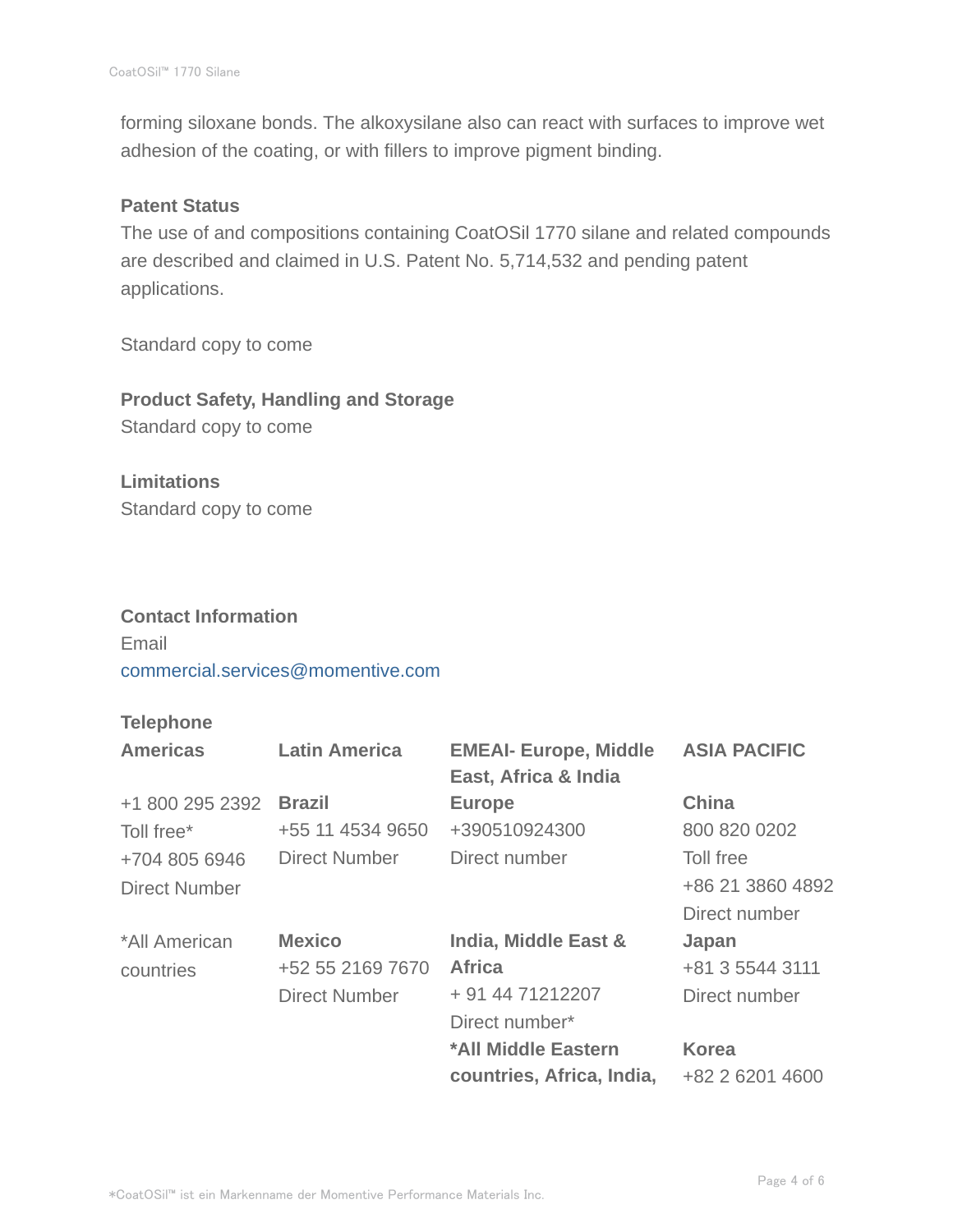For literature and technical assistance, visit our website at: www.momentive.com

#### **DISCLAIMER:**

**THE MATERIALS, PRODUCTS AND SERVICES OF MOMENTIVE PERFORMANCE MATERIALS INC. AND ITS SUBSIDIARIES AND AFFILIATES (COLLECTIVELY "SUPPLIER"), ARE SOLD SUBJECT TO SUPPLIER'S STANDARD CONDITIONS OF SALE, WHICH ARE INCLUDED IN THE APPLICABLE DISTRIBUTOR OR OTHER SALES AGREEMENT, PRINTED ON THE BACK OF ORDER ACKNOWLEDGMENTS AND INVOICES, AND AVAILABLE UPON REQUEST. ALTHOUGH ANY INFORMATION, RECOMMENDATIONS, OR ADVICE CONTAINED HEREIN IS GIVEN IN GOOD FAITH, SUPPLIER MAKES NO WARRANTY OR GUARANTEE, EXPRESS OR IMPLIED, (i) THAT THE RESULTS DESCRIBED HEREIN WILL BE OBTAINED UNDER END-USE CONDITIONS, OR (ii) AS TO THE EFFECTIVENESS OR SAFETY OF ANY DESIGN INCORPORATING ITS PRODUCTS, MATERIALS, SERVICES, RECOMMENDATIONS OR ADVICE. EXCEPT AS PROVIDED IN SUPPLIER'S STANDARD CONDITIONS OF SALE, SUPPLIER AND ITS REPRESENTATIVES SHALL IN NO EVENT BE RESPONSIBLE FOR ANY LOSS RESULTING FROM ANY USE OF ITS MATERIALS, PRODUCTS OR SERVICES DESCRIBED HEREIN.** Each user bears full responsibility for making its own determination as to the suitability of Supplier's materials, services, recommendations, or advice for its own particular use. Each user must identify and perform all tests and analyses necessary to assure that its finished parts incorporating Supplier's products, materials, or services will be safe and suitable for use under end-use conditions. Nothing in this or any other document, nor any oral recommendation or advice, shall be deemed to alter, vary, supersede, or waive any provision of Supplier's standard Conditions of Sale or this Disclaimer, unless any such modification is specifically agreed to in a writing signed by Supplier. No statement contained herein concerning a possible or suggested use of any material, product, service or design is intended, or should be construed, to grant any license under any patent or other intellectual property right of Supplier covering such use or design, or as a recommendation for the use of such material, product, service or design in the infringement of any patent or other intellectual property right.

\*CoatOSil™ ist ein Markenname der Momentive Performance Materials Inc.